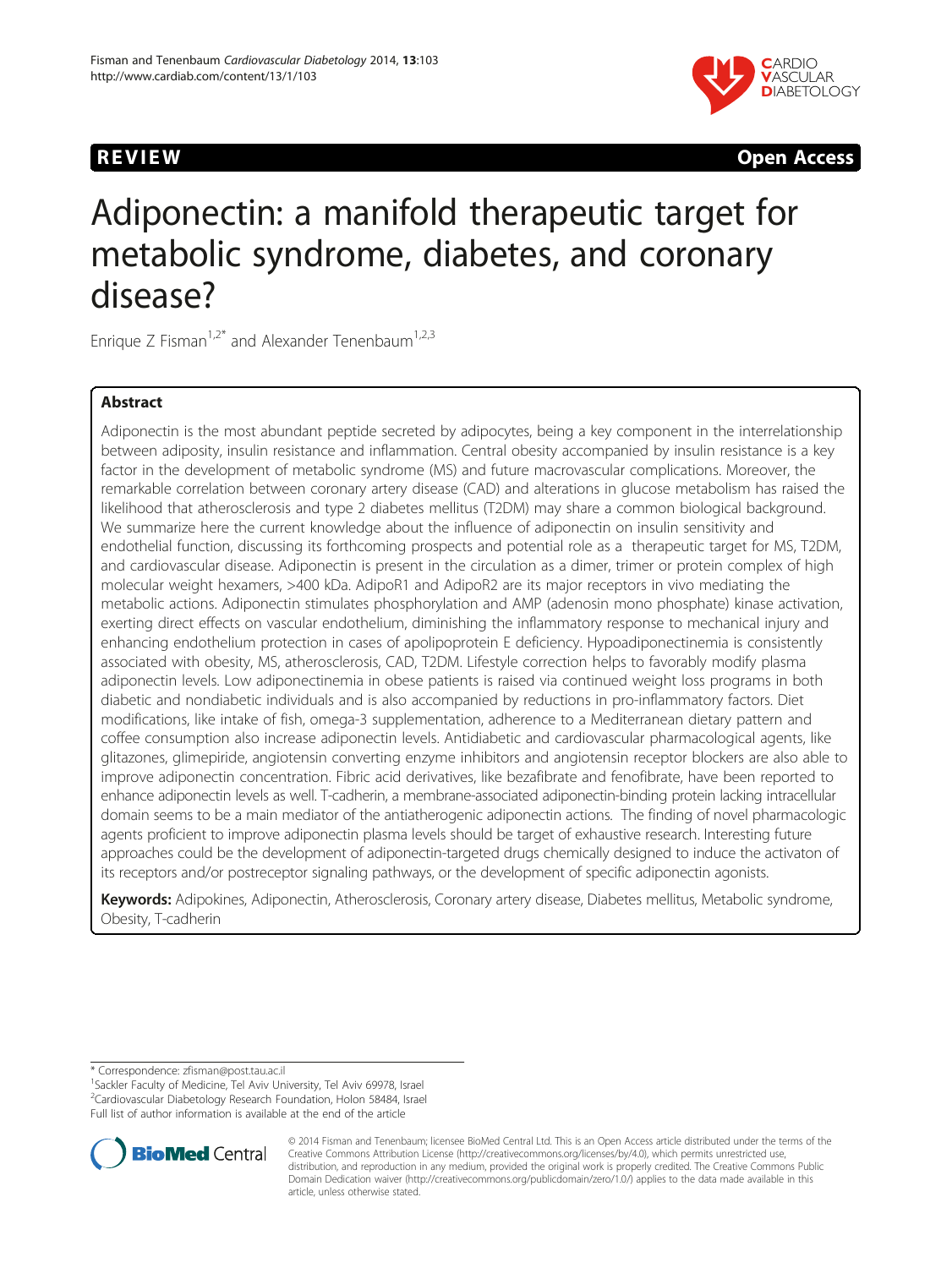# Background

The classical view of adipose tissue as just a passive reservoir for energy storage has radically changed. Two types of adipose tissue are found in mammals, brown and white, each of them with different physiological roles. Brown adipose tissue has specialized functions in thermogenesis through oxidation of fatty acids due to the presence of its specific uncoupling protein (UCP1), which uncouples thermogenic oxidative phosphorylation [\[1\]](#page-5-0). Instead, white adipose tissue stores energy in the form of triglycerides and, in situations of energy deficit such as fasting, supplies fatty acids to the circulation.

Thus, white adipose tissue is nowadays perceived as an important organ involved in energy homeostasis and body weight control. Besides its function as an energy reservoir, it plays a key role as an organ secreting numerous bioactive molecules collectively called adipokines or adipocytokines [\[2](#page-5-0)]; the first term will be used along the present review. The number of identified adipokines is permanently increasing, as well as their potential clinical diagnostic and prognostic value. These adipokines include mainly adiponectin [\[2](#page-5-0)-[5\]](#page-5-0), leptin [\[5](#page-5-0)], tumor necrosis factor (TNF) alpha [\[6,7](#page-5-0)], osteoprotegerin [[8](#page-5-0)] interleukin 6 (IL-6) [\[9](#page-5-0)], resistin [[10](#page-5-0)], interleukin 1 (IL-1) [[11,12\]](#page-5-0), apelin [[13](#page-5-0)], visfatin [\[14](#page-5-0)], monocyte chemotactic protein-1 (MCP-1) [\[15,16\]](#page-5-0), plasminogen activator inhibitor-1 (PAI-1) [\[17\]](#page-5-0), retinol binding protein 4 (RBP4) [\[18](#page-5-0)] and several others.

The adipokines are involved in the regulation of body fat accumulation, adipose tissue development, energy metabolism and control of food intake, and play also a dominant role in the pathophysiology of several metabolic disorders [[2-6](#page-5-0)]. Namely, an abnormal regulation in adipokines production will facilitate a biochemical imbalance potentially leading to the development of various ailments and diseases, mainly obesity, insulin resistance (IR) and atherosclerosis, among others [\[2,10,](#page-5-0)[19](#page-6-0)]. It should be pinpointed that not all fatty deposits behave according to the same pathophysiological pattern [\[20,21\]](#page-6-0). In particular, it has been shown that visceral fat deposits are more metabolically active than their subcutaneous homologues, being particularly involved in the development of diseases associated with obesity, such as the metabolic syndrome (MS), type 2 diabetes mellitus (T2DM) and coronary artery disease (CAD) [[21](#page-6-0)].

Adiponectin is the most abundant peptide secreted by adipocytes [[3,](#page-5-0)[22\]](#page-6-0), being a key component in the interrelationship between adiposity, insulin resistance and inflammation [[22\]](#page-6-0). Central obesity accompanied by insulin resistance is a key factor in the development of MS and future macrovascular complications [[23\]](#page-6-0). Moreover, the remarkable correlation between CAD and alterations in glucose metabolism has raised the likelihood that atherosclerosis and T2DM may share a common biological background [\[24,25](#page-6-0)]. Large-vessel atherosclerosis can precede the development of diabetes, suggesting that rather than atherosclerosis being a complication of diabetes, both conditions may share similar genetic and acquired characteristics, a "common soil" [[26](#page-6-0)].

In the present review we summarize the current knowledge about the influence of adiponectin on insulin sensitivity and endothelial function, discussing its forthcoming prospects and potential role as a manifold therapeutic target for MS, diabetes, and cardiovascular disease.

## Genetics, structure and circulating levels

Several studies have revealed a moderate to high estimate of heritability (30–70%) for plasma adiponectin levels, which are influenced by the interplay of several genes [[27](#page-6-0)-[30\]](#page-6-0). A meta-analysis of genome-wide association studies performed in nearly 40000 individuals in order to identify genes associated with adiponectin levels, revealed 8 loci and confirmed other 2 previously reported loci [[31](#page-6-0)]. One of the main loci seems to be on chromosome 3q27, which contains a susceptibility locus for T2DM and MS [[32](#page-6-0)]. Reduced adiponectin levels can be caused by genetic factors, such as the single nucleotide polymorphism (SNP) 276 in the adiponectin gene itself [\[33\]](#page-6-0).

Analyses of SNP and mutations in the adiponectin gene have suggested a relationship between adiponectin and glucose metabolism diseases. For instance, SNP at position 94 associates closely with T2DM, as do SNP45 and SNP276 [[34,35](#page-6-0)], and SNP rs266729 was found to be significantly associated with higher odds of CAD [[33](#page-6-0)]. Unfavorable effects of the AdipoQ 45 T/G SNP on lipid profile and glucose metabolism have also been described [\[36\]](#page-6-0). Moreover, the latter polymorphism is also strongly correlated with CAD in T2DM subjects [[37](#page-6-0)]. Interestingly, it has been suggested that primary genetic lesions that lower adiponectin levels may result in hypertension [[38](#page-6-0)]; decreased circulating adiponectin and hypertension correlated significantly with the I164T polymorphism [[39](#page-6-0)].

Adiponectin is a protein consisting of 244 aminoacids displaying structural similarities to collagen and TNFalpha, and is mostly located in adipocytes. Adiponectin was independently identified by several research groups using different techniques, receiving different names like ACRP30, AdipoQ and apM1 [[40-42](#page-6-0)]. Adiponectin is a protein of 30 kDa present in the circulation as a dimer, trimer or as a protein complex of high molecular weight (HMW) hexamers, >400 kDa, in which the oligomers control the biological activity of the protein [\[43](#page-6-0)]. The higher order structures include also low-molecular weight (LMW) hexamers of 180 kDa. Adiponectin can exist in plasma in its complete form or in globular fragments; the first appears to be the most common form. It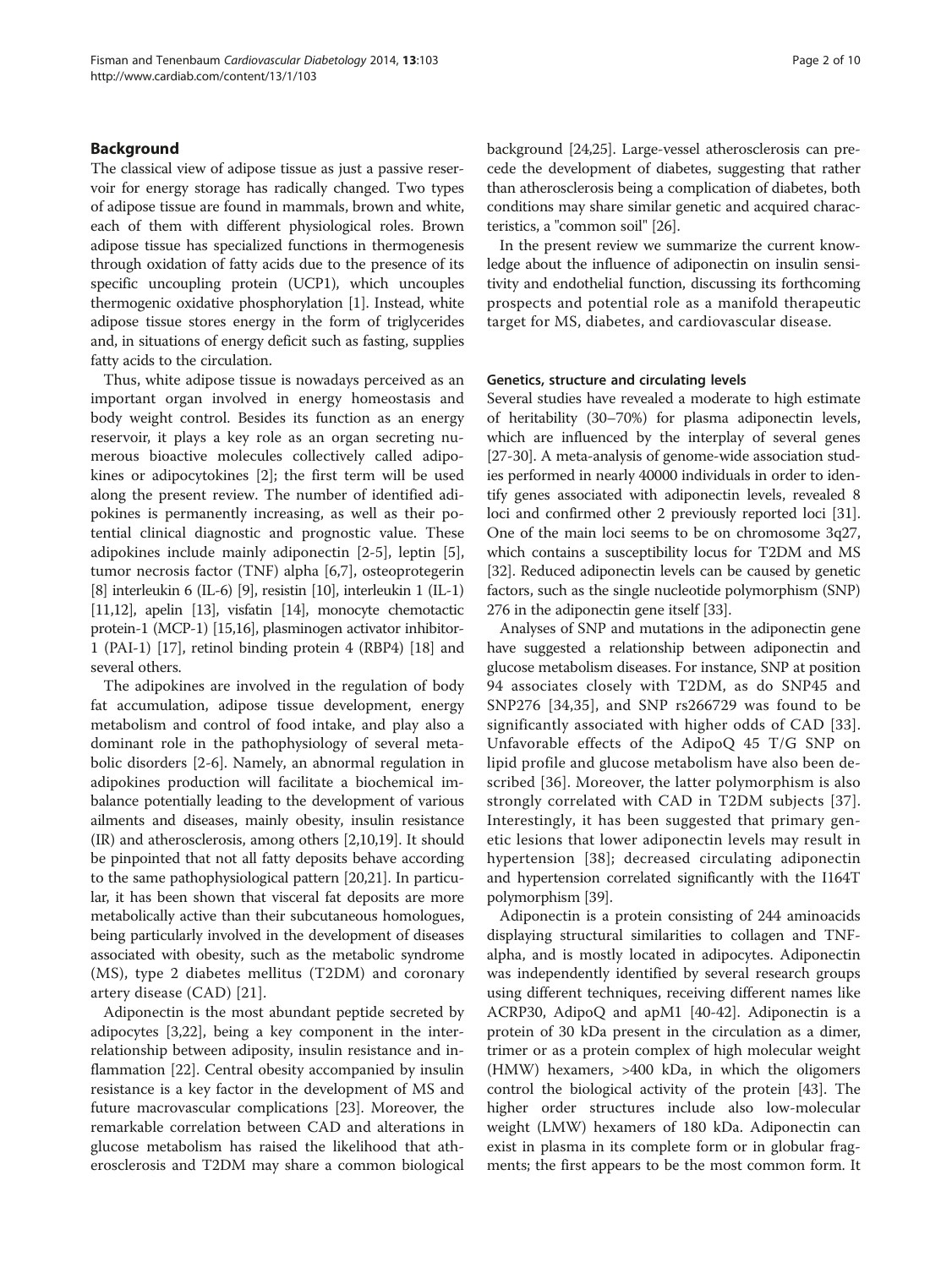circulates at physiological concentrations that represent about 0.05% of all plasma proteins [[22\]](#page-6-0).

The normal circulating values were initially set at 5–30 μg/ml [[42\]](#page-6-0), albeit subsequent investigations reported a much narrower range - 5–10 μg/ml – [[44,45\]](#page-6-0). It should be pinpointed that ethnic and gender differences are present; values are higher in Caucasians than in Indo-Asians [[46](#page-6-0)] and in women than in men [[44](#page-6-0)], albeit significant gender differences in adiponectin concentrations were not observed in a Sudanese population [\[47\]](#page-6-0). Significantly lower values have been reported in women with gestational diabetes [[48](#page-6-0)] and during menopause [[49\]](#page-6-0). Concentrations are at lower normal limits in obese subjects [[44](#page-6-0)], and reduced in MS, both in humans [[50](#page-6-0)] and in experimental animal models [\[51\]](#page-6-0).

Importantly, adiponectin values are also systematically lower in diabetics compared to non-diabetics, no matter to what heart failure staging class they belong [[52](#page-6-0)]. An exception to the general rule linking increased adiponectin levels with a better outcome seems to be nonischemic cardiomyopathy, in which despite of its high peripheral concentrations, it does not show cardioprotective effects [\[53](#page-6-0)].

# General bioactivity

Mice studies have confirmed that adiponectin receptors AdipoR1 and AdipoR2 are its major receptors in vivo [[54,55\]](#page-6-0) mediating the metabolic actions. These effects are also dependent on specific tissues, with muscular AdipoR1 involved in stimulating adenosin mono phosphate (AMP) activated protein kinase, while hepatic AdipoR2 is involved mainly in activation of the peroxisome proliferator activated receptor (PPAR) gamma. Both AdipoR1 and AdipoR2 serve as receptors for globular and full-length adiponectin and mediate also increased fatty-acid oxidation and glucose uptake [\[55,](#page-6-0)[56](#page-7-0)].

Adiponectin, both in its globular and HMW forms, stimulates phosphorylation and AMP kinase activation in skeletal muscle. Anyway, the use of full-length adiponectin produced by mammalian cells suggests that the liver and not muscle is the primary site of adiponectin bioactivity [[57](#page-7-0)]. In addition to AMP kinase activation, adiponectin induces carboxylase acetyl-coenzyme A phosphorylation, glucose uptake, nitric oxide synthesis, lactate production in myocytes, and reduced liver production of molecules involved in gluconeogenesis. These effects seem responsible for the lowering of glucose levels in vivo, via glucose utilization and fatty-acid oxidation by activating AMP-activated protein kinase [\[58](#page-7-0)]. T-cadherin, a membraneassociated adiponectin-binding protein localized in vascular smooth muscle cells and endothelial cells, seems to be the mediator of adiponectin activity [[59](#page-7-0)].

In a mammalian expression system, full-length adiponectin is produced and secreted both as LMW and HMW

complexes. Interestingly, its administration to normal weight or obese-diabetic mice results in a decreased serum glucose [[57](#page-7-0),[60](#page-7-0)]. The effect of adiponectin on the liver requires hydroxylation and glycosylation of residues within the collagenous domain of adiponectin [\[61\]](#page-7-0). This finding may explain why studies employing the globular form (lacking the collagenous domain) or the bacterially produced fulllength form (lacking post-translational modifications in the collagenous domain) do not affect hepatic glucose metabolism or insulin sensitivity [[60](#page-7-0)]. It has been shown that only HMW adiponectin decreases after a glucose load, suggesting that the HMW form of adiponectin is prone to be affected more rapidly than its LMW or medium– molecular weight counterparts. The mechanism remains unclear; possibly explanations may include decreased secretion of HMW adiponectin by adipocytes, augmented clearance of HMW adiponectin from the circulation, increased metabolism of HMW adiponectin, or a combination of these facts [[62](#page-7-0)]. Adiponectin is very stable in vivo compared with other adipokines, since its half-life is very much longer, ranging from 2.5 [\[63\]](#page-7-0) to 14 hours [\[64\]](#page-7-0).

Another important point that should be mentioned is that serum adiponectin is inversely related to body fat mass and to the degree of insulin resistance. Its concentration is particularly low in adults with T2DM or CAD. It is accepted, therefore, that adiponectin ameliorates sensitivity to insulin and contributes to cardiovascular protection [\[65-67\]](#page-7-0). Low circulating levels, particularly of the HMW component [[68,69\]](#page-7-0), are also a strong risk marker for the development of the MS.

Hypoadiponectinemia is also associated with elevated intramyocellular and intrahepatic lipid content, as seen in non-alcoholic fatty liver and non-alcoholic steatohepatitis, additional indicators of dyslipidemia not currently included as risk factors for the MS [\[70](#page-7-0)-[72](#page-7-0)], showing an inverse relationship with vascular endothelial growth factor levels in some inflammatory settings [[73\]](#page-7-0).

# Adiponectin and insulin sensitivity

Adiponectin increases the sensitivity to insulin through several mechanisms. AdipoR1 and AdipoR2 are transmembrane receptors, whose carboxyl terminal group (C-terminal) is located outside the membrane, and the amino terminal group (N-terminal) inside [\[74\]](#page-7-0). When adiponectin attaches to its receptor it activates AMP kinase [\[19,](#page-6-0)[67\]](#page-7-0), promoting so glucose uptake by muscles via intracellular translocation of the GLUT4 transporters. Simultaneously, it hampers gluconeogenesis by inhibiting the hepatic enzyme phosphoenolpyruvate carboxylase, inhibits the synthesis of fatty acids and stimulates their oxidation [[22,](#page-6-0)[67](#page-7-0)].

Independently, adiponectin acts as an agonist of the peroxisome proliferator activated receptor (PPAR) gamma leading to additional uptake of plasmatic glucose [\[67](#page-7-0)].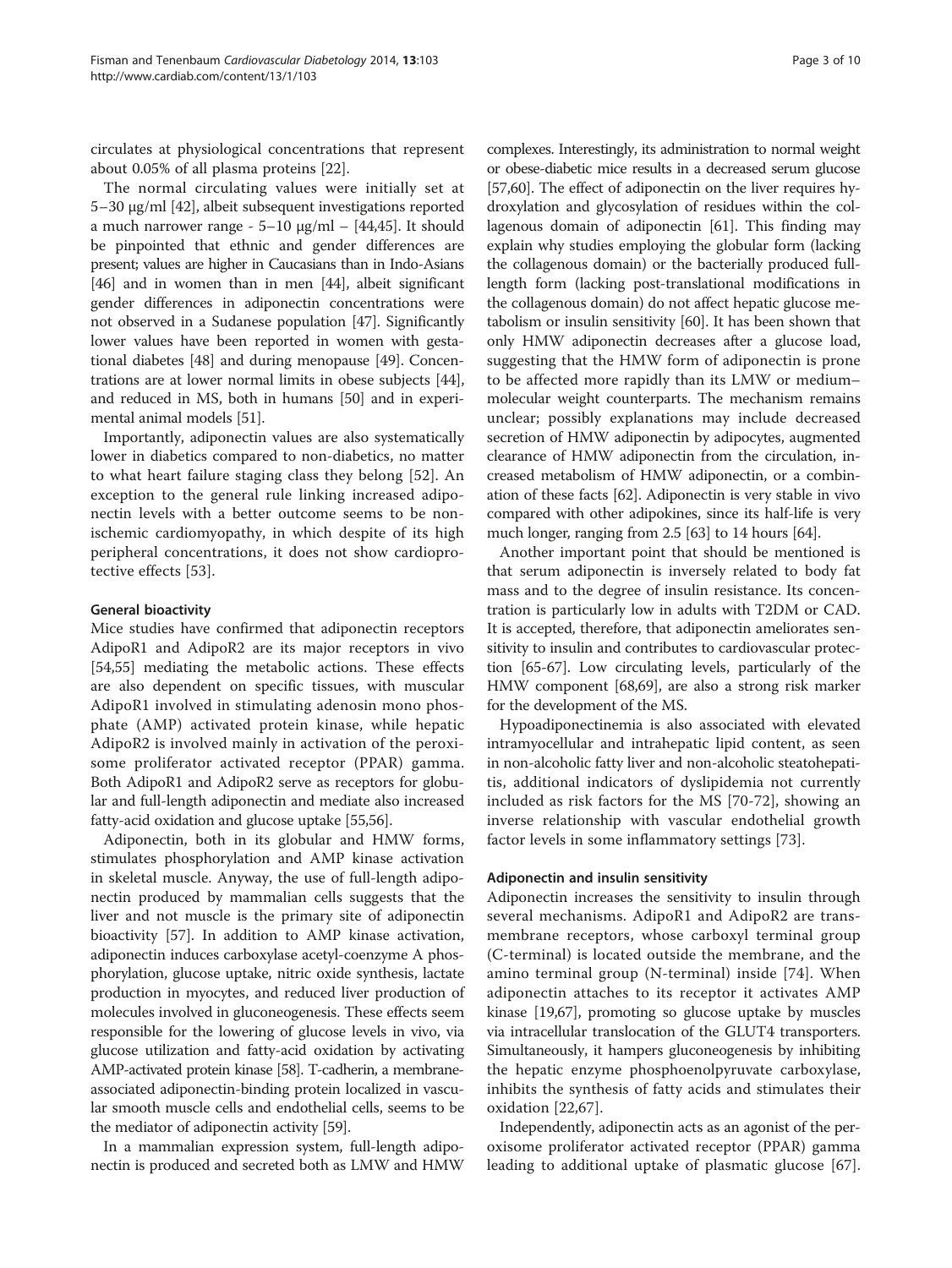In this context, the adiponectin-resistin index provides a good indicator for an increased risk of future development of T2DM and MS [\[75\]](#page-7-0). Finally, adiponectin enhances insulin sensitivity by increasing hepatic insulin receptor substrate 2 (IRS-2) expression via a macrophagederived IL-6-dependent pathway [[66](#page-7-0)]. Thus, these multiple pathways confer to adiponectin a key role in ensuring an effective protection against the development of insulin resistance (IR).

# Adiponectin and endothelial function

It has been shown that adiponectin exerts direct effects on vascular endothelium, diminishing the inflammatory response to mechanical injury and enhancing endothelium protection in cases of apolipoprotein E deficiency [[43,](#page-6-0)[76,77\]](#page-7-0). Regarding other lipids, cross-sectional studies showed, after adjusting for gender and adiposity, that adiponectin levels present a inverse correlation with triglycerides [\[78](#page-7-0)], while they are directly correlated with HDL-cholesterol [\[79](#page-7-0)].

It has been found that adiponectin plasma concentrations are lower in individuals with CAD compared to age- and obesity-matched controls [\[80](#page-7-0)] and that individuals with adiponectin levels under 4 μg/ml were at increased risk of CAD and presented more factors for MS [[81\]](#page-7-0). Conversely, while prospectively evaluating men without CAD, it was found after a 6 year-follow up that individuals in the highest percentile of plasma adiponectin were at a lower risk of MI, compared with those in the lowest percentile [[82](#page-7-0)]. Adiponectin levels are also decreased in people with hypertension, regardless the presence of insulin resistance [[83](#page-7-0)]. These subjects are characterized by a decreased endothelium-dependent vasodilation, which could be one of the mechanisms involved in central obesity-associated hypertension [\[84\]](#page-7-0).

It is well established that adiponectin has an antiatherosclerotic effect via inhibition of adhesion molecules production, such as vascular cell adhesion protein 1 (VCAM-1) and selectin E [\[85,86](#page-7-0)]. The adiponectinmediated suppression of nuclear factor kB, could be an important molecular mechanism for inhibiting monocytes adhesion to endothelial cells [[86](#page-7-0)]. Immunohistochemistry studies show that adiponectin is not incorporated into the normal and intact vessel wall, while it presents a marked adherence to previously damaged vessel walls, like those mechanically injured by balloon catheters [[87](#page-7-0)], and adiponectin may also act as a modulator for macrophage-tofoam cell transformation, slowing or inhibiting the process [[88](#page-7-0)]. Moreover, experimental and clinical investigations indicate that adiponectin promotes endothelial repair and angiogenesis by increasing the number and function of endothelial progenitor cells (EPCs) [\[89-91](#page-7-0)]. This EPCsmediated endothelial repair involves several stages, beginning with mobilization of EPCs from bone marrow

or spleen into the bloodstream, followed by recruitment and adhesion of EPCs to the injured blood vessel wall, and finally, differentiation and tubule formation. Thus, adiponectin modulates almost every step of endothelial repair via EPCs [\[92](#page-7-0)[,93\]](#page-8-0). A schematic representation of the multiple detrimental biological and clinical effects of hypoadiponectinemia is depicted in Figure [1](#page-4-0).

# Current and forthcoming therapeutic prospects

Adiponectin levels may be negatively influenced by lifestyle, such as sedentarism, a high-fat diet causing obesity, or excessive smoking [[94](#page-8-0)]. This influence can be reversed; lifestyle correction helps to favorably modify plasma adiponectin levels. Low adiponectinemia in obese patients was raised via continued weight loss programs in both diabetic and nondiabetic individuals [\[95,96](#page-8-0)], in obese adolescents [[97](#page-8-0)] and was also accompanied by reductions in pro-inflammatory factors like IL-6, leptin and TNF alpha [[98](#page-8-0)]. Moreover, increased adiponectin levels were already apparent after 1 week (two to three bouts) of moderately intense aerobic exercise, in some cases up to 260% [[99](#page-8-0)]. Regarding diet modifications, several studies reported that daily intake of fish or omega-3 supplementation increased adiponectin levels by amounts ranging from 14 to 60% [[100](#page-8-0)]. Furthermore, adherence to a Mediterranean dietary pattern showed excellent results in T2DM women [[101](#page-8-0)]. Coffee consumption has also shown beneficial effects on adiponectin levels [[102](#page-8-0)].

Unfortunately, adiponectin itself cannot be administered orally since its main component is a protein which is dissolved by the digestive system enzymes, being thus unable to reach the bloodstream. On the other hand, adiponectin levels may be pharmacologically modified. In this context, it has been found that antidiabetic treatment with either insulin or metformin in experimental models - albeit not able to improve adiponectin induced vasodilation and endothelial function - inhibits both the development of hypoadiponectinemia and the downregulation of the adaptor protein APPL1 in mesenteric resistance arteries [\[103\]](#page-8-0). Moreover, adiponectin concentrations increase after pioglitazone therapy in subjects with impaired glucose tolerance; glitazones also improve adiponectin levels in normal, obese, and T2DM subjects [[104](#page-8-0)]. It should be highlighted that baseline adiponectin levels do not predict the response to glitazones [\[105\]](#page-8-0). Anyway, the use of glitazones to increase adiponectin is discouraged due to the potential adverse cardiovascular effects of these drugs, like heart failure or stroke [\[106\]](#page-8-0), especially in the case of rosiglitazone [\[107\]](#page-8-0). The sulfonylurea glimepiride yields also positive effects on adiponectin, particularly in elderly T2DM patients [[108](#page-8-0)].

Bezafibrate, a fibric acid derivative known for its capability to attenuate the progression of IR in CAD patients [[109](#page-8-0)] and the declining of beta cells function in T2DM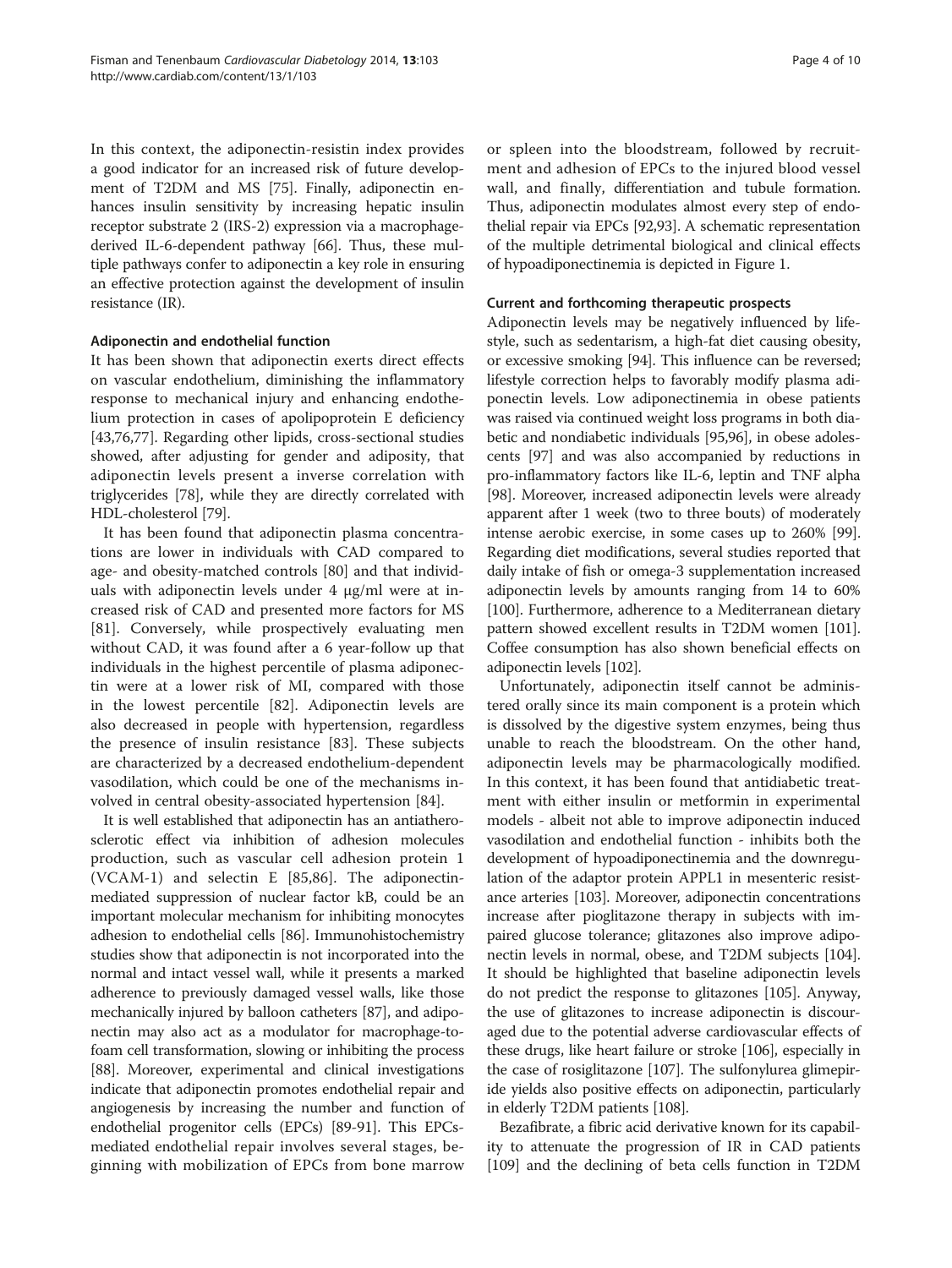<span id="page-4-0"></span>

[[110](#page-8-0)] has been reported to enhance adiponectin levels, partly acting through PPAR alpha stimulation [[111](#page-8-0)]. Similar properties were reported for fenofibrate [[111,112\]](#page-8-0).

Cardiovascular drugs, as renin-angiotensin system blocking agents and angiotensin converting enzyme inhibitors significantly increase adiponectin levels and improve insulin sensitivity without affecting the degree of body adiposity [[113](#page-8-0)-[115](#page-8-0)]. For instance, telmisartan upregulates the expression of myocardial adiponectin, its receptor adipoR2, as well as GLUT4. Simultaneously, it also induces a protective role on the vascular system by upregulating the expression of adipoR1 and downregulating the expression of MCP-1 and nuclear factor kappa B (NF-κB) in the abdominal aorta in experimental animal models [[116](#page-8-0)]. Coadministration of candesartan and pioglitazone during 6 months to hypertensive patients with T2DM significantly improved the baseline values of HMW adiponectin [[117](#page-8-0)]. A potential mechanism for renin angiotensin system blocking agents to affect adiponectin levels seems to be promotion of adipogenic differentiation of preadipocytes [\[118\]](#page-8-0) via PPAR gamma activity [\[119\]](#page-8-0).

Attempts to increase adiponectin were also performed with nutraceutical agents like the herb derivatives astragaloside II and isoastragaloside, with satisfactory results in rodents [\[120,121](#page-8-0)]. In contrast, the use of purified allicin (the active ingredient in garlic) was unsuccessful [\[122\]](#page-8-0).

With the increasing prevalence of T2DM and obesity, new technologies are developed to more easily monitor adiponectin levels or its potential surrogates. Currently, the concentration of total adiponectin maybe obtained

by a using a commercially available human adiponectin radioimmunoassay kit [[123](#page-8-0)] or enzyme-linked immunosorbent assays [[124\]](#page-8-0). It has been shown that salivary pH is directly and significantly correlated to plasma adiponectin levels in premenopausal and menopausal women [\[125](#page-8-0)]. Should this condition be confirmed for other populations, salivary pH determination could represent an additional noninvasive, simple, and inexpensive surrogate for adiponectin assessment [\[126](#page-8-0),[127\]](#page-8-0). Urinary adiponectin can also be measured, and an increased concentration is associated with microalbuminuria and boteh micro- and macrovascular complications [\[128](#page-8-0)]. Anyway, laboratory methods for adiponectin measurement still require a more appropriate standardization, and this is also applicable to the determination of ideally therapeutic adiponectin levels for given clinical settings. It should be mentioned that excessively high concentrations may be undesirable; it has been reported that increased serum adiponectin and HOMA-IR could be associated with an augmented risk for the presence and development of cardiac autonomic neuropathy [[129\]](#page-8-0).

# Conclusions

As highlighted above, both functional and genetic studies on adiponectin strongly depict it as a key adipokine. Reduced adiponectin levels seem to be not just a mere biomarker of ailment, but play a causal role in the development of IR, MS, T2DM, hypertension, dyslipidemia and atherosclerosis [[33](#page-6-0)[,130](#page-8-0)]. On the other hand, favorable effects of a given adipokine on either diabetes or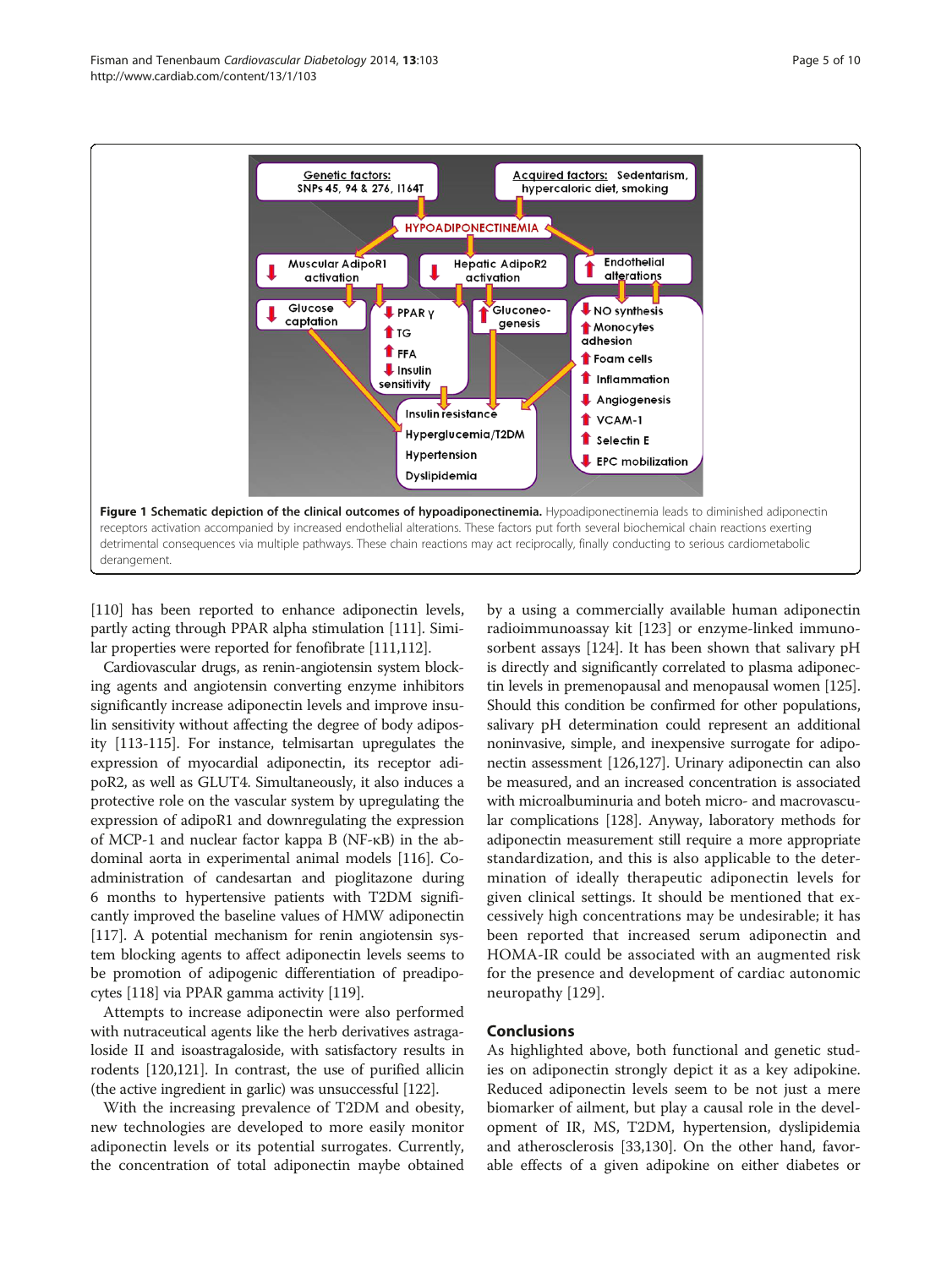<span id="page-5-0"></span>atherosclerosis predict similar effects on the other [\[131](#page-8-0)]. Hence, taking into consideration the high world prevalence of obesity, MS, T2DM and CAD, the possibility of a defined and unique therapeutic target to simultaneously combat their development becomes increasingly important [[95](#page-8-0)].

Since adiponectin levels are consistently inversely correlated with each of these ailments, the finding of pharmacologic agents proficient to improve its plasma levels should be target of exhaustive research. An interesting approach could be the development of adiponectin-targeted drugs chemically designed to induce the activaton of its receptors and/or postreceptor signaling pathways. Such a move may also be able to reverse "adiponectin resistance", which has been observed in both experimental and human research models [\[121](#page-8-0)[,132](#page-9-0)]. Moreover, orally active AdipoR1 and AdipoR2 agonists were already satisfactorily used in rodent models [[133](#page-9-0)]. T-cadherin, a membraneassociated adiponectin-binding protein lacking intracellular domain [\[134,135](#page-9-0)] seems to be a main mediator of the antiatherogenic adiponectin actions, and maybe a component of insulin granules [\[136\]](#page-9-0). Both adiponectin and T-cadherin were found to be inversely associated with human aortic and coronary atherosclerosis [[59\]](#page-7-0), and it appears that a majority of the whole body adiponectin is conveyed to cardiovascular tissues by T-cadherin [[134,137,138](#page-9-0)]. T-cadherin seems to be a clue novel signaling pathway at the crossroads of vascular and metabolic disorders [[139,140\]](#page-9-0). Hence, adiponectin represents in fact a multilayered therapeutic target for MS, diabetes and CAD. Investigating the intimate biochemical relationship between adiponectin, its receptors AdipoR1 and AdipoR2, and T-cadherin within the cardiovascular system could be a very promising avenue for the development of specific adiponectin agonists.

#### Abbreviations

AMP: Adenosin mono phosphate; AMPK: Adenosine monophosphate-activated protein kinase; CAD: Coronary artery disease; EPCs: Endothelial progenitor cells; FFA: Free fatty acids; HMW: High molecular weight; IR: Insulin resistance; LMW: Low molecular weight; MCP-1: monocyte chemotactic protein-1; MS: metabolic syndrome; NO: Nitric oxide; PPAR: Peroxisome proliferator activated receptor; SNP: Single nucleotide polymorphism; TG: Triglycerides; TNF: Tumor necrosis factor; T2DM: Type 2 diabetes mellitus; VCAM-1: Vascular cell adhesion protein 1.

#### Competing interests

The authors declare that they have no competing interests.

#### Authors' contributions

Enrique Z Fisman and Alexander Tenenbaum have equally contributed in the conception and drafting of the manuscript. Both authors read and approved the final manuscript.

#### Acknowledgements

This work was supported in part by the Cardiovascular Diabetology Research Foundation (RA 58-040-684-1), Holon, Israel.

#### Author details

<sup>1</sup>Sackler Faculty of Medicine, Tel Aviv University, Tel Aviv 69978, Israel. <sup>2</sup>Cardiovascular Diabetology Research Foundation, Holon 58484, Israel. <sup>3</sup>Cardiac Rehabilitation Institute, Sheba Medical Center, Tel Hashomer 52621 Israel.

### Received: 23 May 2014 Accepted: 26 May 2014 Published: 23 June 2014

#### References

- 1. Tiraby C, Langin D: Conversion from white to brown adipocytes: a strategy for the control of fat mass? Trends Endocrinol Metab 2003, 14:439–441.
- 2. Robinson K, Prins J, Venkatesh B: Clinical review: adiponectin biology and its role in inflammation and critical illness. Crit Care 2011, 15:221.
- 3. Maia-Fernandes T, Roncon-Albuquerque R Jr, Leite-Moreira AF: Cardiovascular actions of adiponectin: pathophysiologic implications. Rev Port Cardiol 2008, 27:1431–1449.
- 4. Sulistyoningrum DC, Gasevic D, Lear SA, Ho J, Mente A, Devlin AM: Total and high molecular weight adiponectin and ethnic-specific differences in adiposity and insulin resistance: a cross-sectional study. Cardiovasc Diabetol 2013, 12:170.
- 5. Hajer GR, Van Haeften TW, Visseren FL: Adipose tissue dysfunction in obesity, diabetes, and vascular diseases. Eur Heart J 2008, 29:2959–2971.
- 6. Baars T, Konorza T, Kahlert P, Möhlenkamp S, Erbel R, Heusch G, Kleinbongard P: Coronary aspirate TNFα reflects saphenous vein bypass graft restenosis risk in diabetic patients. Cardiovasc Diabetol 2013, 12:12.
- 7. Kato M, Kakehi R, Soma GI, Gatanaga T, Mizuno D: Anti-tumour therapy by induction of endogenous tumour necrosis factor. Lancet 1985, 2 (8449):270.
- 8. Ghaffari S, Yaghoubi A, Baghernejad R, Sepehrvand N, Sokhanvar S, Haghjou AG: The value of serum osteoprotegerin levels in patients with angina like chest pain undergoing diagnostic coronary angiography. Cardiol J 2013, 20:261–267.
- 9. Fisman EZ, Benderly M, Esper RJ, Behar S, Boyko V, Adler Y, Tanne D, Matas Z, Tenenbaum A: Interleukin-6 and the risk of future cardiovascular events in patients with angina pectoris and/or healed myocardial infarction. Am J Cardiol 2006, 98:14–18.
- 10. Shuldiner AR, Yang R, Gong DW: Resistin, obesity and insulin resistance the emerging role of the adipocyte as an endocrine organ. N Engl J Med 2001, 345:1345–1346.
- 11. Apte RN, Voronov E: Is interleukin-1 a good or bad 'guy' in tumor immunobiology and immunotherapy? Immunol Rev 2008, 222:222–241.
- 12. Toldo S, Mezzaroma E, O'Brien L, Marchetti C, Seropian IM, Voelkel NF, Van Tassell BW, Dinarello CA, Abbate A: Interleukin-18 mediates interleukin-1-induced cardiac dysfunction. Am J Physiol Heart Circ Physiol 2014, 306:H1025–H1031.
- 13. Szokodi I, Tavi P, Földes G, Voutilainen-Myllylä S, Ilves M, Tokola H, Pikkarainen S, Piuhola J, Rysä J, Tóth M, Ruskoaho H: Apelin, the novel endogenous ligand of the orphan receptor APJ, regulates cardiac contractility. Circ Res 2002, 91:434–440.
- 14. Hug C, Lodish HF: Medicine. Visfatin: a new adipokine. Science 2005, 307:366–367.
- 15. Kolattukudy PE, Quach T, Bergese S, Breckenridge S, Hensley J, Altschuld R, Gordillo G, Klenotic S, Orosz C, Parker-Thornburg J: Myocarditis induced by targeted expression of the MCP-1 gene in murine cardiac muscle. Am J Pathol 1998, 152:101–111.
- 16. Tuñón J, Blanco-Colio L, Cristóbal C, Tarín N, Higueras J, Huelmos A, Alonso J, Egido J, Asensio D, Lorenzo Ó, Mahíllo-Fernández I, Rodríguez-Artalejo F, Farré J, Martín-Ventura JL, López-Bescós L: Usefulness of a combination of monocyte chemoattractant protein-1, galectin-3, and N-terminal probrain natriuretic peptide to predict cardiovascular events in patients with coronary artery disease. Am J Cardiol 2014, 113:434–440.
- 17. Boe AE, Eren M, Murphy SB, Kamide CE, Ichimura A, Terry D, McAnally D, Smith LH, Miyata T, Vaughan DE: Plasminogen activator inhibitor-1 antagonist TM5441 attenuates Nω-nitro-L-arginine methyl ester-induced hypertension and vascular senescence. Circulation 2013, 128:2318–2324.
- 18. Liu Y, Wang D, Li D, Sun R, Xia M: Associations of retinol-binding protein 4 with oxidative stress, inflammatory markers, and metabolic syndrome in a middle-aged and elderly Chinese population. Diabetol Metab Syndr 2014, 6:25.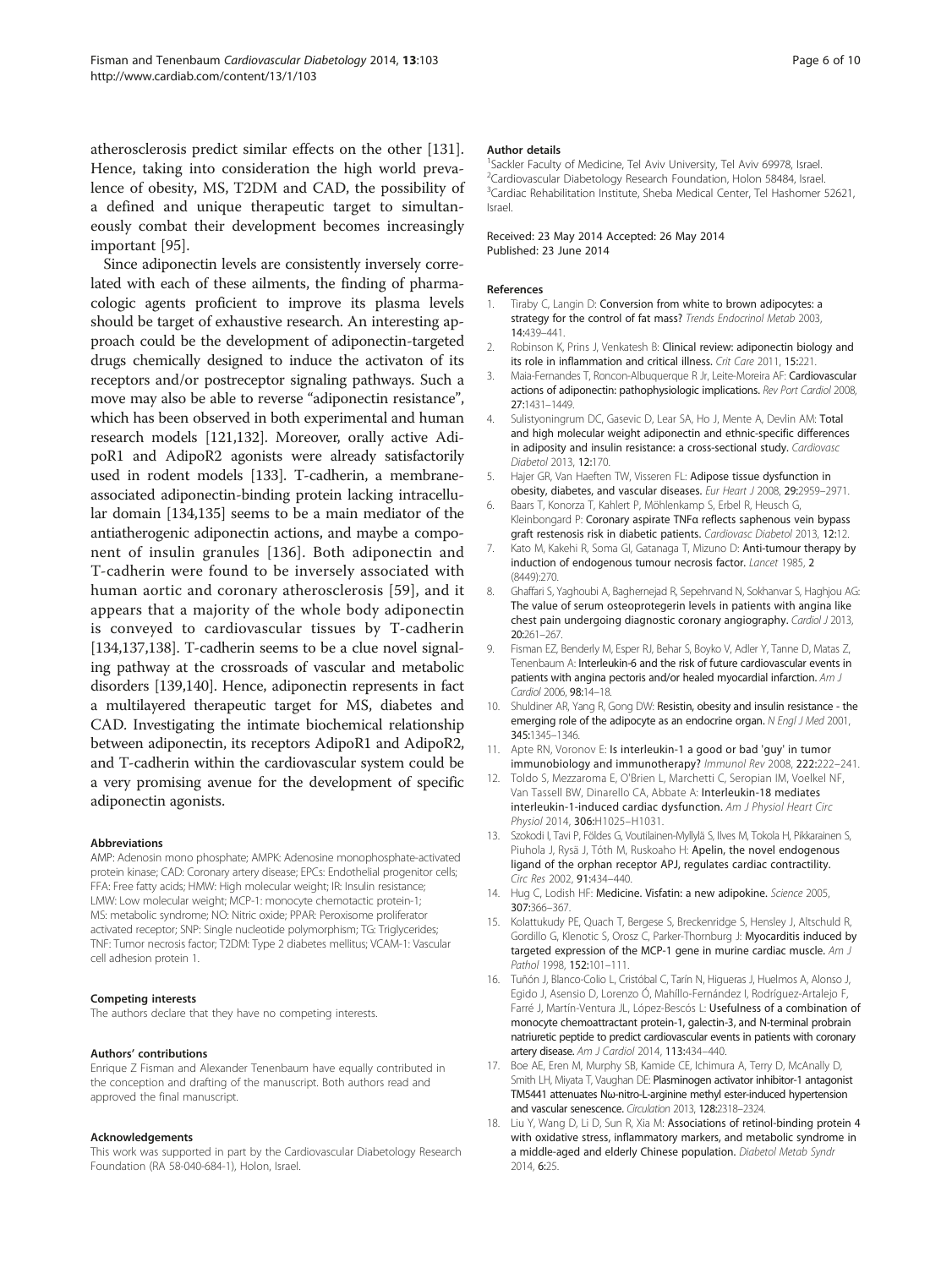- <span id="page-6-0"></span>19. Yamauchi T, Kadowaki T: Physiological and pathophysiological roles of adiponectin and adiponectin receptors in the integrated regulation of metabolic and cardiovascular diseases. Int J Obes (Lond) 2008, 32(Suppl 7):S13–S18.
- 20. Moreno-Aliaga MJ, Lorente-Cebrián S, Pérez-Echarri N, Martínez Hernández A: Visfatina, apelina y nuevas moléculas del síndrome metabólico. Rev Esp Obes 2008, 6:205–214.
- 21. Hamdy O, Porramatikul S, Al-Ozairi E: Metabolic obesity: the paradox between visceral and subcutaneous fat. Curr Diabetes Rev 2006, 2:367–373.
- 22. Silva TE, Colombo G, Schiavon LL: Adiponectin: A multitasking player in the field of liver diseases. Diabetes Metab 2014, 40:95–107.
- 23. Tenenbaum A, Motro M, Schwammenthal E, Fisman EZ: Macrovascular complications of metabolic syndrome: an early intervention is imperative. Int J Cardiol 2004, 97:167–172.
- 24. Fisman EZ, Motro M, Tenenbaum A: Cardiovascular diabetology in the core of a novel interleukins classification: the bad, the good and the aloof. Cardiovasc Diabetol 2003, 2:11.
- 25. Grundy SM: Obesity, metabolic syndrome, and coronary atherosclerosis. Circulation 2002, 105:2696–2698.
- 26. Stern MP: Diabetes and cardiovascular disease. The "common soil" hypothesis. Diabetes 1995, 44:369–374.
- 27. Comuzzie AG, Funahashi T, Sonnenberg G, Martin LJ, Jacob HJ, Black AE, Maas D, Takahashi M, Kihara S, Tanaka S, Matsuzawa Y, Blangero J, Cohen D, Kissebah A: The genetic basis of plasma variation in adiponectin, a global endophenotype for obesity and the metabolic syndrome. *J Clin* Endocrinol Metab 2001, 86:4321–4325.
- 28. Vasseur F, Helbecque N, Dina C, Lobbens S, Delannoy V, Gaget S, Boutin P, Vaxillaire M, Leprêtre F, Dupont S, Hara K, Clément K, Bihain B, Kadowaki T, Froguel P: Singlenucleotide polymorphism haplotypes in the both proximal promoter and exon 3 of the APM1 gene modulate adipocyte-secreted adiponectin hormone levels and contribute to the genetic risk for type 2 diabetes in French Caucasians. Hum Mol Genet 2002, 11:2607–2614.
- 29. Cesari M, Narkiewicz K, De Toni R, Aldighieri E, Williams CJ, Rossi GP: Heritability of plasma adiponectin levels and body mass index in twins. J Clin Endocrinol Metab 2007, 92:3082–3088.
- 30. Liu PH, Jiang YD, Chen WJ, Chang CC, Lee TC, Sun HS, Chuang LM: Genetic and environmental influences on adiponectin, leptin, and BMI among adolescents in Taiwan: a multivariate twin/sibling analysis. Twin Res Hum Genet 2008, 11:495–504.
- 31. Dastani Z, Hivert MF, Timpson N, Perry JR, Yuan X, Scott RA, Henneman P, Heid IM, Kizer JR, Lyytikäinen LP, Fuchsberger C, Tanaka T, Morris AP, Small K, Isaacs A, Beekman M, Coassin S, Lohman K, Qi L, Kanoni S, Pankow JS, Uh HW, Wu Y, Bidulescu A, Rasmussen-Torvik LJ, Greenwood CM, Ladouceur M, Grimsby J, Manning AK, CT L: Novel loci for adiponectin levels and their influence on type 2 diabetes and metabolic traits: a multi-ethnic meta-analysis of 45,891 individuals. PLoS Genet 2012, 8(3):e1002607.
- 32. Kissebah AH, Sonnenberg GE, Myklebust J, Goldstein M, Broman K, James RG, Marks JA, Krakower GR, Jacob HJ, Weber J, Martin L, Blangero J, Comuzzie AG: Quantitative trait loci on chromosomes 3 and 17 influence phenotypes of the metabolic syndrome. Proc Natl Acad Sci U S A 2000, 97:14478-14483.
- 33. Tong G, Wang N, Leng J, Tong X, Shen Y, Yang J, Ye X, Zhou L, Zhou Y: Common variants in adiponectin gene are associated with coronary artery disease and angiographical severity of coronary atherosclerosis in type 2 diabetes. Cardiovasc Diabetol 2013, 12:67.
- 34. Stumvoll M, Tschritter O, Fritsche A, Staiger H, Renn W, Weisser M, Machicao F, Häring H: Association of the T-G polymorphism in adiponectin (exon 2) with obesity and insulin sensitivity: interaction with family history of type 2 diabetes. Diabetes 2002, 51:37–41.
- 35. Hara K, Boutin P, Mori Y, Tobe K, Dina C, Yasuda K, Yamauchi T, Otabe S, Okada T, Eto K, Kadowaki H, Hagura R, Akanuma Y, Yazaki Y, Nagai R, Taniyama M, Matsubara K, Yoda M, Nakano Y, Tomita M, Kimura S, Ito C, Froguel P, Kadowaki T: Genetic variation in the gene encoding adiponectin is associated with an increased risk of type 2 diabetes in the Japanese population. Diabetes 2002, 51:536–540.
- 36. Curti ML, Pires MM, Barros CR, Siqueira-Catania A, Rogero MM, Ferreira SR: Associations of the TNF-alpha −308 G/A, IL6–174 G/C and AdipoQ 45 T/G polymorphisms with inflammatory and metabolic responses to lifestyle intervention in Brazilians at high cardiometabolic risk. Diabetol Metab Syndr 2012, 4:49.
- 37. Lacquemant C, Froguel P, Lobbens S, Izzo P, Dina C, Ruiz J: The adiponectin gene SNP45 is associated with coronary artery disease in

Type 2 (non-insulindependent) diabetes mellitus. Diabet Med 2004, 21:776–781.

- 38. Iwashima Y, Katsuya T, Ishikawa K, Ouchi N, Ohishi M, Sugimoto K, Fu Y, Motone M, Yamamoto K, Matsuo A, Ohashi K, Kihara S, Funahashi T, Rakugi H, Matsuzawa Y, Ogihara T: Hypoadiponectinemia is an independent risk factor for hypertension. Hypertension 2004, 43:1318–1323.
- 39. Ohashi K, Ouchi N, Kihara S, Funahashi T, Nakamura T, Sumitsuji S, Kawamoto T, Matsumoto S, Nagaretani H, Kumada M, Okamoto Y, Nishizawa H, Kishida K, Maeda N, Hiraoka H, Iwashima Y, Ishikawa K, Ohishi M, Katsuya T, Rakugi H, Ogihara T, Matsuzawa Y: Adiponectin I164T mutation is associated with the metabolic syndrome and coronary artery disease. J Am Coll Cardiol 2004, 43:1195–1200.
- 40. Scherer PE, Williams S, Fogliano M, Baldini G, Lodish HF: A novel serum protein similar to C1q, produced exclusive in adipocytes. *J Biol Chem* 1995, 270:26746–26749.
- 41. Hu E, Liang P, Spiegelman BM: AdipoQ is a novel adiposespecific gene dysregulated in obesity. J Biol Chem 1996, 271:10697-10703.
- 42. Maeda K, Okubo K, Shimomura I, Funahashi T, Matsuzawa Y, Matsubara K: CDNA cloning and expression of a novel adipose specific collagen-like factor, apM1 (AdiPose Most abundant Gene transcript 1). Biochem Biophys Res Commun 1996, 221:286–289.
- 43. Domínguez Reyes CA: Adiponectina: el tejido adiposo más allá de la reserva inerte de energía. Rev Endocr Nutr 2007, 15:149–155.
- 44. Silva-Nunes J, Oliveira A, Duarte L, Barradas M, Melão A, Brito M, Veiga L: Factors related with adiponectinemia in obese and normal-weight women and with its variation in weight loss programs. Obes Facts 2013, 6:124–133.
- 45. Arita Y: Paradoxical decrease of an adipose-specific protein, adiponectin, in obesity. Biochem Biophys Res Commun 1999, 257:79–83.
- 46. Valsamakis G, Chetty R, McTernan PG, Al-Daghri NM, Barnett AH, Kumar S: Fasting serum adiponectin concentration is reduced in Indo-Asian subjects and is related to HDL cholesterol. Diabetes Obes Metab 2003, 5:131–135.
- 47. Abdelgadir M, Karlsson AF, Berglund L, Berne C: Low serum adiponectin concentrations are associated with insulin sensitivity independent of obesity in Sudanese subjects with type 2 diabetes mellitus. Diabetol Metab Syndr 2013, 5:15.
- 48. Ranheim T, Haugen F, Staff AC, Braekke K, Harsem NK, Drevon CA: Adiponectin is reduced in gestational diabetes mellitus in normal weight women. Acta Obstet Gynecol Scand 2004, 83:341–347.
- 49. Milewicz A, Zatonska K, Demissie M, Jêdrzejuk D, Dunajska K, Ilow R, Lwow F: Serum adiponectin concentration and cardiovascular risk factors in climacteric women. Gynecol Endocrinol 2005, 20:68–73.
- 50. Kim JY, Choi EY, Mun HS, Min PK, Yoon YW, Lee BK, Hong BK, Rim SJ, Kwon HM: Usefulness of metabolic syndrome score in the prediction of angiographic coronary artery disease severity according to the presence of diabetes mellitus: relation with inflammatory markers and adipokines. Cardiovasc Diabetol 2013, 12:140.
- 51. Leguisamo NM, Lehnen AM, Machado UF, Okamoto MM, Markoski MM, Pinto GH, Schaan BD: GLUT4 content decreases along with insulin resistance and high levels of inflammatory markers in rats with metabolic syndrome. Cardiovasc Diabetol 2012, 11:100.
- 52. Baldasseroni S, Antenore A, Di Serio C, Orso F, Lonetto G, Bartoli N, Foschini A, Marella A, Pratesi A, Scarantino S, Fumagalli S, Monami M, Mannucci E, Marchionni N, Tarantini F: Adiponectin, diabetes and ischemic heart failure: a challenging relationship. Cardiovasc Diabetol 2012, 11:151.
- 53. Caselli C, Lionetti V, Cabiati M, Prescimone T, Aquaro GD, Ottaviano V, Bernini F, Mattii L, Del Ry S, Giannessi D: Regional evidence of modulation of cardiac adiponectin level in dilated cardiomyopathy: pilot study in a porcine animal model. Cardiovasc Diabetol 2012, 11:143.
- 54. Yamauchi T, Nio Y, Maki T, Kobayashi M, Takazawa T, Iwabu M, Okada-Iwabu M, Kawamoto S, Kubota N, Kubota T, Ito Y, Kamon J, Tsuchida A, Kumagai K, Kozono H, Hada Y, Ogata H, Tokuyama K, Tsunoda M, Ide T, Murakami K, Awazawa M, Takamoto I, Froguel P, Hara K, Tobe K, Nagai R, Ueki K, Kadowaki T: Targeted disruption of AdipoR1 and AdipoR2 causes abrogation of adiponectin binding and metabolic actions. Nat Med 2007, 13:332–339.
- 55. Yamauchi T, Iwabu M, Okada-Iwabu M, Kadowaki T: Adiponectin receptors: a review of their structure, function and how they work. Best Pract Res Clin Endocrinol Metab 2014, 28:15–23.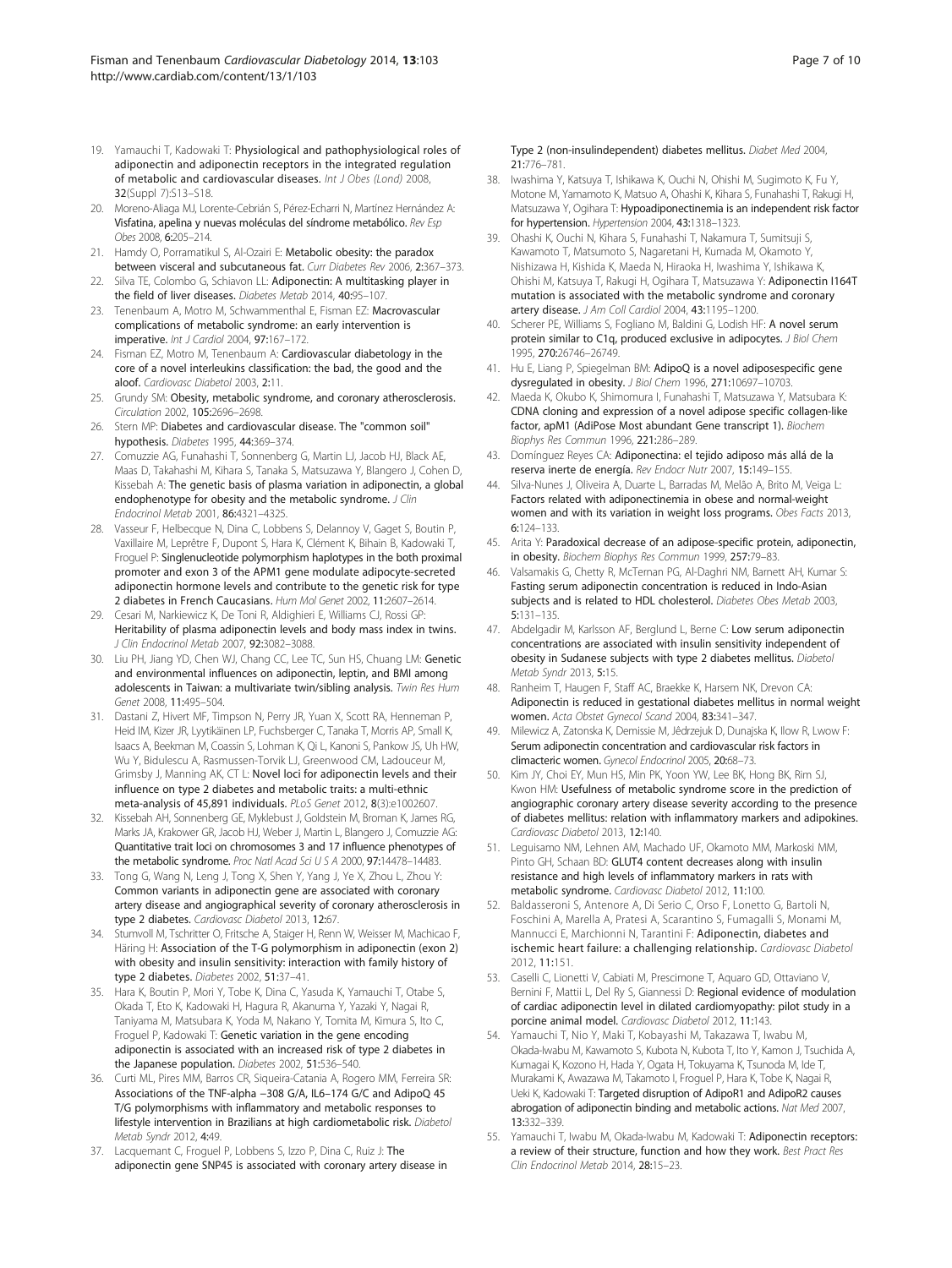- <span id="page-7-0"></span>56. Kharroubi I, Rasschaert J, Eizirik DL, Cnop M: Expression of adiponectin receptors in pancreatic beta cells. Biochem Biophys Res Commun 2003, 312:1118–1122.
- 57. Berg AH, Combs T, Du X, Brownlee M, Scherer PE: The adipocyte-secreted protein Acrp30 enhances hepatic insulin action. Nat Med 2001, 7:947–953.
- 58. Yamuchi T, Kamon J, Minokoshi Y, Ito Y, Waki H, Uchida S, Yamashita S, Noda M, Kita S, Ueki K, Eto K, Akanuma Y, Froguel P, Foufelle F, Ferre P, Carling D, Kimura S, Nagai R, Kahn BB, Kadowaki T: Adiponectin stimulates glucose utilization and fatty-acid oxidation by activating AMP-activated protein kinase. Nat Med 2002, 8:1288–1295.
- 59. Kostopoulos CG, Spiroglou SG, Varakis JN, Apostolakis E, Papadaki HH: Adiponectin/T-cadherin and apelin/APJ expression in human arteries and periadventitial fat: implication of local adipokine signaling in atherosclerosis? Cardiovasc Pathol 2014, 23:131–138.
- 60. Trujillo ME, Scherer PE: Adiponectin journey from an adipocyte secretory protein to biomarker of the metabolic syndrome. J Intern Med 2005, 257:167–175.
- 61. Wang Y, Xu A, Knight C, Xu LY, Cooper GJ: Hydroxylation and glycosylation of the four conserved lysine residues in the collagenous domain of adiponectin. Potential role in the modulation of its insulin-sensitizing activity. J Biol Chem 2002, 277:19521–19529.
- 62. Ozeki N, Hara K, Yatsuka C, Nakano T, Matsumoto S, Suetsugu M, Nakamachi T, Takebayashi K, Inukai T, Haruki K, Aso Y: Serum high-molecular weight adiponectin decreases abruptly after an oral glucose load in subjects with normal glucose tolerance or impaired fasting glucose, but not those with impaired glucose tolerance or diabetes mellitus. Metabolism 2009, 58:1470–1476.
- 63. Peake PW, Kriketos AD, Campbell LV, Shen Y, Charlesworth JA: The metabolism of isoforms of human adiponectin: studies in human subjects and in experimental animals. Eur J Endocrinol 2005, 153:409–417.
- 64. Hoffstedt J, Arvidsson E, Sjölin E, Wåhlén K, Arner P: Adipose tissue adiponectin production and adiponectin serum concentration in human obesity and insulin resistance. J Clin Endocrinol Metab 2004, 89:1391-1396.
- 65. Díez JJ, Iglesias P: The role of the novel adipocyte-derived hormone adiponectin in human disease. Eur J Endocrinol 2003, 148:293-300.
- 66. Awazawa M, Ueki K, Inabe K, Yamauchi T, Kubota N, Kaneko K, Kobayashi M, Iwane A, Sasako T, Okazaki Y, Ohsugi M, Takamoto I, Yamashita S, Asahara H, Akira S, Kasuga M, Kadowaki T: Adiponectin enhances insulin sensitivity by increasing hepatic IRS-2 expression via a macrophage-derived IL-6-dependent pathway. Cell Metab 2011, 13:401–412.
- 67. Kadowaki T, Yamauchi T, Kubota N, Hara K, Ueki K, Tobe K: Adiponectin and adiponectin receptors in insulin resistance, diabetes, and the metabolic syndrome. J Clin Invest 2006, 116:1784–1792.
- 68. Hara K, Horikoshi M, Yamauchi T, Yago H, Miyazaki O, Ebinuma H, Imai Y, Nagai R, Kadowaki T: Measurement of the high-molecular weight form of adiponectin in plasma is useful for the prediction of insulin resistance and metabolic syndrome. Diabetes Care 2006, 29:1357–1362.
- 69. Kaser S, Tatarczyk T, Stadlmayr A, Ciardi C, Ress C, Tschoner A, Sandhofer A, Paulweber B, Ebenbichler CF, Patsch JR: Effect of obesity and insulin sensitivity on adiponectin isoform distribution. Eur J Clin Invest 2008, 38:827–834.
- 70. Brooks NL, Moore KS, Clark RD, Perfetti MT, Trent CM, Combs TP: Do low levels of circulating adiponectin represent a biomarker or just another risk factor for the metabolic syndrome? Diabetes Obes Metab 2007, 9:246–258.
- 71. Weiss R, Dufour S, Groszmann A, Petersen K, Dziura J, Taksali SE, Shulman G, Caprio S: Low adiponectin levels in adolescent obesity: a marker of increased intramyocellular lipid accumulation. J Clin Endocrinol Metab 2003, 88:2014–2018.
- 72. Matsubara M: Plasma adiponectin decrease in women with nonalcoholic fatty liver. Endocr J 2004, 51:587-593.
- 73. Oranskiy SP, Yeliseyeva LN, Tsanaeva AV, Zaytseva NV: Body composition and serum levels of adiponectin, vascular endothelial growth factor, and interleukin-6 in patients with rheumatoid arthritis. Croat Med J 2012, 53:350–356.
- 74. Lima Marcos M, Rosa Francisco J, Marín A, Romero-Vecchione E: Adiponectina y sus efectos pleiotrópicos en el sistema cardiovascular. Rev Venez Endocrinol Metab 2009, 7:3–9.
- 75. Shargorodsky M, Omelchenko E, Matas Z, Boaz M, Gavish D: Relation between augmentation index and adiponectin during one-year

metformin treatment for nonalcoholic steatohepatosis: effects beyond glucose lowering? Cardiovasc Diabetol 2012, 11:61.

- 76. Kubota N, Terauchi Y, Yamauchi T, Kubota T, Moroi M, Matsui J, Eto K, Yamashita T, Kamon J, Satoh H, Yano W, Froguel P, Nagai R, Kimura S, Kadowaki T, Noda T: Disruption of adiponectin casues insulin resistance and neointimal formation. J Biol Chem 2002, 277:25863-25866.
- 77. Okamoto Y, Kihara S, Nishida M, Nishida M, Arita Y, Kumada M, Ohashi K, Sakai N, Shimomura I, Kobayashi H, Terasaka N, Inaba T, Funahashi T, Matsuzawa Y: Adiponectin reduces atherosclerosis in apolipoprotein E-deficient mice. Circulation 2002, 106:2767–2770.
- 78. Cnop M, Havel PJ, Utzschneider KM, Carr DB, Sinha MK, Boyko EJ, Retzlaff BM, Knopp RH, Brunzell JD, Kahn SE: Relationship of adiponectin to body fat distribution, insulin sensitivity and plasma lipoproteins: evidence for independent roles of age and sex. Diabetologia 2003, 46:459–469.
- 79. Tschritter O, Fritsche A, Thamer C, Haap M, Shirkavand F, Rahe S, Staiger H, Maerker E, Häring H, Stumvoll M: Plasma adiponectin concentrations predict insulin sensitivity of both glucose and lipid metabolism. Diabetes 2003, 52:239–243.
- 80. Ouchi N, Kihara S, Arita Y, Maeda K, Kuriyama H, Okamoto Y, Hotta K, Nishida M, Takahashi M, Nakamura T, Yamashita S, Funahashi T, Matsuzawa Y: Novel modulator for endothelial adhesion molecules: adipocyte-derived plasma protein adiponectin. Circulation 1999, 100:2473–2476.
- 81. Kumada M: Association of hypoadiponectinemia with coronary artery disease in men. Arterioscler Thromb Vasc Biol 2003, 23:85–89.
- Pischon T, Girman CJ, Hotamisligil GS, Rifai N, Hu FB, Rimm EB: Plasma adiponectin levels and risk of myocardial infarction in men. JAMA 2004, 291:1730–1737.
- 83. Gil JS, Drager LF, Guerra-Riccio GM, Mostarda C, Irigoyen MC, Costa-Hong V, Bortolotto LA, Egan BM, Lopes HF: The impact of metabolic syndrome on metabolic, pro-inflammatory and prothrombotic markers according to the presence of high blood pressure criterion. Clinics (Sao Paulo) 2013, 68:1495–1501.
- 84. Ouchi N, Ohishi M, Kihara S, Funahashi T, Nakamura T, Nagaretani H, Kumada M, Ohashi K, Okamoto Y, Nishizawa H, Kishida K, Maeda N, Nagasawa A, Kobayashi H, Hiraoka H, Komai N, Kaibe M, Rakugi H, Ogihara T, Matsuzawa Y: Association of hypoadiponectinemia with impaired vasoreactivity. Hypertension 2003, 42:231–234.
- 85. Matsuzawa Y, Shimomura I, Kihara S, Funahashi T: Importance of adipocytokines in obesity-related diseases. Horm Res 2003, 60(Suppl 3):56–59.
- 86. Ouchi N, Kihara S, Arita Y, Okamoto Y, Maeda K, Kuriyama H, Hotta K, Nishida M, Takahashi M, Muraguchi M, Ohmoto Y, Nakamura T, Yamashita S, Funahashi T, Matsuzawa Y: Adiponectin, an adipocyte derived plasma protein, inhibits endothelial NF-êB signaling through a camp-dependent pathway. Circulation 2000, 102:1296–1301.
- 87. Okamoto Y, Arita Y, Nishida M, Muraguchi M, Ouchi N, Takahashi M, Igura T, Inui Y, Kihara S, Nakamura T, Yamashita S, Miyagawa J, Funahashi T, Matsuzawa Y: An adipocyte-derived plasma protein, adiponectin, adheres to injured vascular walls. Horm Metab Res 2000, 32:47–50.
- 88. Ouchi N, Kihara S, Arita Y, Nishida M, Matsuyama A, Okamoto Y, Ishigami M, Kuriyama H, Kishida K, Nishizawa H, Hotta K, Muraguchi M, Ohmoto Y, Yamashita S, Funahashi T, Matsuzawa Y: Adipocyte-derived plasma protein, adiponectin, suppresses lipid accumulation and class A scavneger receptor expression in human monocyte-derived macrophages. Circulation 2001, 103:1057–1063.
- 89. Issan Y, Hochhauser E, Kornowski R, Leshem-Lev D, Lev E, Sharoni R, Vanella L, Puri N, Laniado-Schwartzman M, Abraham NG, Porat E: Endothelial progenitor cell function inversely correlates with long-term glucose control in diabetic patients: association with the attenuation of the heme oxygenase-adiponectin axis. Can J Cardiol 2012, 28:728–736.
- 90. Sarkanen JR, Kaila V, Mannerström B, Räty S, Kuokkanen H, Miettinen S, Ylikomi T: Human adipose tissue extract induces angiogenesis and adipogenesis in vitro. Tissue Eng Part A 2012, 18(1-2):17-25.
- 91. Huang PH, Chen JS, Tsai HY, Chen YH, Lin FY, Leu HB, Wu TC, Lin SJ, Chen JW: Globular adiponectin improves high glucose-suppressed endothelial progenitor cell function through endothelial nitric oxide synthase dependent mechanisms. J Mol Cell Cardiol 2011, 51:109–119.
- 92. Zampetaki A, Kirton JP, Xu Q: Vascular repair by endothelial progenitor cells. Cardiovasc Res 2008, 78:413–421.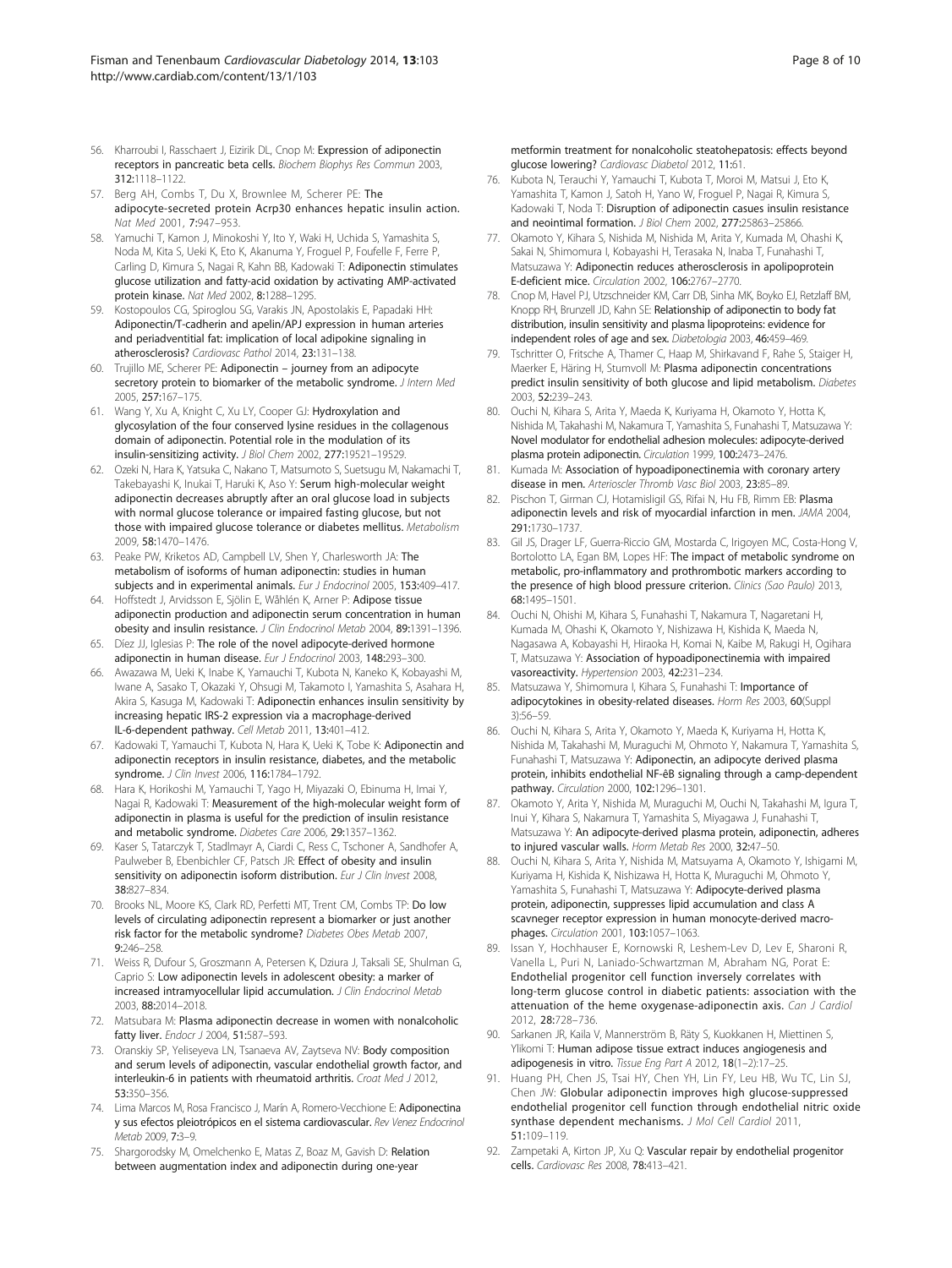- <span id="page-8-0"></span>93. Xu A, Wang Y, Lam KS, Vanhoutte PM: Vascular actions of adipokines molecular mechanisms and therapeutic implications. Adv Pharmacol 2010, 60:229–255.
- 94. Al-Attas OS, Hussain T, Al-Daghri NM, De Rosas E, Kazmi U, Vinodson B: The relationship between a Mediterranean diet and circulating adiponectin levels is influenced by cigarette smoking. J Atheroscler Thromb 2013, 20:313–320.
- 95. Kawano J, Arora R: The role of adiponectin in obesity, diabetes, and cardiovascular disease. J Cardiometab Syndr 2009, 4:44–49.
- 96. Hotta K, Funahashi T, Arita Y, Takahashi M, Matsuda M, Okamoto Y, Iwahashi H, Kuriyama H, Ouchi N, Maeda K, Nishida M, Kihara S, Sakai N, Nakajima T, Hasegawa K, Muraguchi M, Ohmoto Y, Nakamura T, Yamashita S, Hanafusa T, Matsuzawa Y: Plasma concentrations of a novel, adipose-specific protein, adiponectin, in type 2 diabetic patients. Arterioscler Thromb Vasc Biol 2000, 20:1595–1599.
- 97. Balagopal P, George D, Yarandi H, Funanage V, Bayne E: Reversal of obesity-related hypoadiponectinemia by lifestyle intervention – a controlled randomized study in obese adolescents. J Clin Endocrinol Metab 2005, 90:6192–6197.
- 98. Monzillo LU, Hamdy O, Horton ES, Ledbury S, Mullooly C, Jarema C, Porter S, Ovalle K, Moussa A, Mantzoros CS: Effect of lifestyle modification on adipokine levels in obese subjects with insulin resistance. Obes Res 2003, 11:1048–1054.
- 99. Kriketos AD, Gan SK, Poynten AM, Furler SM, Chisholm DJ, Campbell LV: Exercise increases adiponectin levels and insulin sensitivity in humans. Diabetes Care 2004, 27:629–630.
- 100. Silva FM, De Almeida JC, Feoli AM: Effect of diet on adiponectin levels in blood. Nutr Rev 2011, 69:599–612.
- 101. Mantzoros CS, Williams CJ, Manson JE, Meigs JB, Hu FB: Adherence to the Mediterranean dietary pattern is positively associated with plasma adiponectin concentrations in diabetic women. Am J Clin Nutr 2006, 84:328–335.
- 102. Williams CJ, Fargnoli JL, Hwang JJ, Van Dam RM, Blackburn GL, Hu FB, Mantzoros CS: Coffee consumption is associated with higher plasma adiponectin concentrations in women with or without type 2 diabetes: a prospective cohort study. Diabetes Care 2008, 31:504–507.
- 103. Schmid PM, Resch M, Schach C, Birner C, Riegger GA, Luchner A, Endemann DH: Antidiabetic treatment restores adiponectin serum levels and APPL1 expression, but does not improve adiponectin-induced vasodilation and endothelial dysfunction in Zucker diabetic fatty rats. Cardiovasc Diabetol 2013, 12:46.
- 104. Yu JG, Javorschi S, Hevener AL, Kruszynska YT, Norman RA, Sinha M, Olefsky JM: The effect of thiazolidinediones on plasma adiponectin levels in normal, obese, and type 2 diabetic subjects. Diabetes 2002, 51:2968–2974.
- 105. Tripathy D, Clement SC, Schwenke DC, Banerji M, Bray GA, Buchanan TA, Gastaldelli A, Henry RR, Kitabchi AE, Mudaliar S, Ratner RE, Stentz FB, Musi N, Reaven PD, Defronzo RA: Baseline adiponectin levels do not influence the response to pioglitazone in ACT NOW. Diabetes Care 2014, Apr 4. [Epub ahead of print].
- 106. Lu CJ, Sun Y, Muo CH, Chen RC, Chen PC, Hsu CY: Risk of stroke with thiazolidinediones: a ten-year nationwide population-based cohort study. Cerebrovasc Dis 2013, 36:145–151.
- 107. Gallagher AM, Smeeth L, Seabroke S, Leufkens HG, Van Staa TP: Risk of death and cardiovascular outcomes with thiazolidinediones: a study with the general practice research database and secondary care data. PLoS One 2011, 6(12):e28157.
- 108. Tsunekawa T, Hayashi T, Suzuki Y, Matsui-Hirai H, Kano H, Fukatsu A, Nomura N, Miyazaki A, Iguchi A: Plasma adiponectin plays an important role in improving insulin resistance with glimepiride in elderly type 2 diabetic subjects. Diabetes Care 2003, 26:285–289.
- 109. Tenenbaum A, Fisman EZ, Boyko V, Benderly M, Tanne D, Haim M, Matas Z, Motro M, Behar S: Attenuation of progression of insulin resistance in patients with coronary artery disease by bezafibrate. Arch Intern Med 2006, 166:737–741.
- 110. Tenenbaum H, Behar S, Boyko V, Adler Y, Fisman EZ, Tanne D, Lapidot M, Schwammenthal E, Feinberg M, Matas Z, Motro M, Tenenbaum A: Long-term effect of bezafibrate on pancreatic beta-cell function and insulin resistance in patients with diabetes. Atherosclerosis 2007, 194:265–271.
- 111. Hiuge A, Tenenbaum A, Maeda N, Benderly M, Kumada M, Fisman EZ, Tanne D, Matas Z, Hibuse T, Fujita K, Nishizawa H, Adler Y, Motro M, Kihara S, Shimomura I, Behar S, Funahashi T: Effects of peroxisome proliferator-activated receptor ligands, bezafibrate and fenofibrate, on adiponectin level. Arterioscler Thromb Vasc Biol 2007, 27:635–641.
- 112. Sahebkar A, Watts GF: Fibrate therapy and circulating adiponectin concentrations: a systematic review and meta-analysis of randomized placebo-controlled trials. Atherosclerosis 2013, 230:110-120.
- 113. Han SH, Quon MJ, Kim JA, Koh KK: Adiponectin and cardiovascular disease: response to therapeutic interventions. J Am Coll Cardiol 2007, 49:531–538.
- 114. Koh KK, Quon MJ, Han SH, Chung WJ, Lee Y, Shin EK: Anti-inflammatory and metabolic effects of candesartan in hypertensive patients. Int J Cardiol 2006, 108:96–100.
- 115. Furuhashi M, Ura N, Higashiura K, Murakami H, Tanaka M, Moniwa N, Yoshida D, Shimamoto K: Blockade of the renin-angiotensin system increases adiponectin concentrations in patients with essential hypertension. Hypertension 2003, 42:76–81.
- 116. Guo Z, Zhang R, Li J, Xu G: Effect of telmisartan on the expression of adiponectin receptors and nicotinamide adenine dinucleotide phosphate oxidase in the heart and aorta in type 2 diabetic rats. Cardiovasc Diabetol 2012, 11:94.
- 117. Suzuki H, Sakamoto M, Hayashi T, Iuchi H, Ohashi K, Isaka T, Sakamoto N, Kayama Y, Tojo K, Yoshimura M, Utsunomiya K: Effects of co-administration of candesartan with pioglitazone on inflammatory parameters in hypertensive patients with type 2 diabetes mellitus: a preliminary report. Cardiovasc Diabetol 2013, 12:71.
- 118. Sharma AM, Janke J, Gorzelniak K, Engeli S, Luft FC: Angiotensin blockade prevents type 2 diabetes by formation of fat cells. Hypertension 2002, 40:609–611.
- 119. Schupp M, Janke J, Clasen R, Unger T, Kintscher U: Angiotensin type 1 receptor blockers induce peroxisome proliferators-activated- activity. Circulation 2004, 109:2054–2057.
- 120. Xu A, Wang H, Hoo RL, Sweeney G, Vanhoutte PM, Wang Y, Wu D, Chu W, Qin G, Lam KS: Selective elevation of adiponectin production by the natural compounds derived from a medicinal herb alleviates insulin resistance and glucose intolerance in obese mice. Endocrinology 2009, 150:625–633.
- 121. Hui X, Lam KS, Vanhoutte PM, Xu A: Adiponectin and cardiovascular health: an update. Br J Pharmacol 2012, 165:574-590.
- 122. Elkayam A, Peleg E, Grossman E, Shabtay Z, Sharabi Y: Effects of allicin on cardiovascular risk factors in spontaneously hypertensive rats. Isr Med Assoc J 2013, 15:170-173.
- 123. Ogawa Y, Kikuchi T, Nagasaki K, Hiura M, Tanaka Y, Uchiyama M: Usefulness of serum adiponectin level as a diagnostic marker of metabolic syndrome in obese Japanese children. Hypertens Res 2005,  $28.51 - 57$
- 124. Tvarijonaviciute A, Martínez-Subiela S, Ceron JJ: Validation of 2 commercially available enzyme-linked immunosorbent assays for adiponectin determination in canine serum samples. Can J Vet Res 2010, 74:279-285.
- 125. Tremblay M, Loucif Y, Methot J, Brisson D, Gaudet D: Salivary pH as a marker of plasma adiponectin concentrations in women. Diabetol Metab Syndr 2012, 4:4.
- 126. Mamali I, Roupas ND, Armeni AK, Theodoropoulou A, Markou KB, Georgopoulos NA: Measurement of salivary resistin, visfatin and adiponectin levels. Peptides 2012, 33:120–124.
- 127. Thanakun S, Watanabe H, Thaweboon S, Izumi Y: An effective technique for the processing of saliva for the analysis of leptin and adiponectin. Peptides 2013, 47:60–65.
- 128. Jeon WS, Park JW, Lee N, Park SE, Rhee EJ, Lee WY, Oh KW, Park SW, Park CY, Youn BS: Urinary adiponectin concentration is positively associated with micro- and macro-vascular complications. Cardiovasc Diabetol 2013, 12:137.
- 129. Jung CH, Kim BY, Kim CH, Kang SK, Jung SH, Mok JO: Association of serum adipocytokine levels with cardiac autonomic neuropathy in type 2 diabetic patients. Cardiovasc Diabetol 2012, 11:24.
- 130. Okamoto Y, Kihara S, Funahashi T, Matsuzawa Y, Libby P: Adiponectin: a key adipocytokine in metabolic syndrome. Clin Sci (Lond) 2006, 110:267–278.
- 131. Fisman EZ, Adler Y, Tenenbaum A: Biomarkers in cardiovascular diabetology: interleukins and matrixins. Adv Cardiol 2008, 45:44–64.